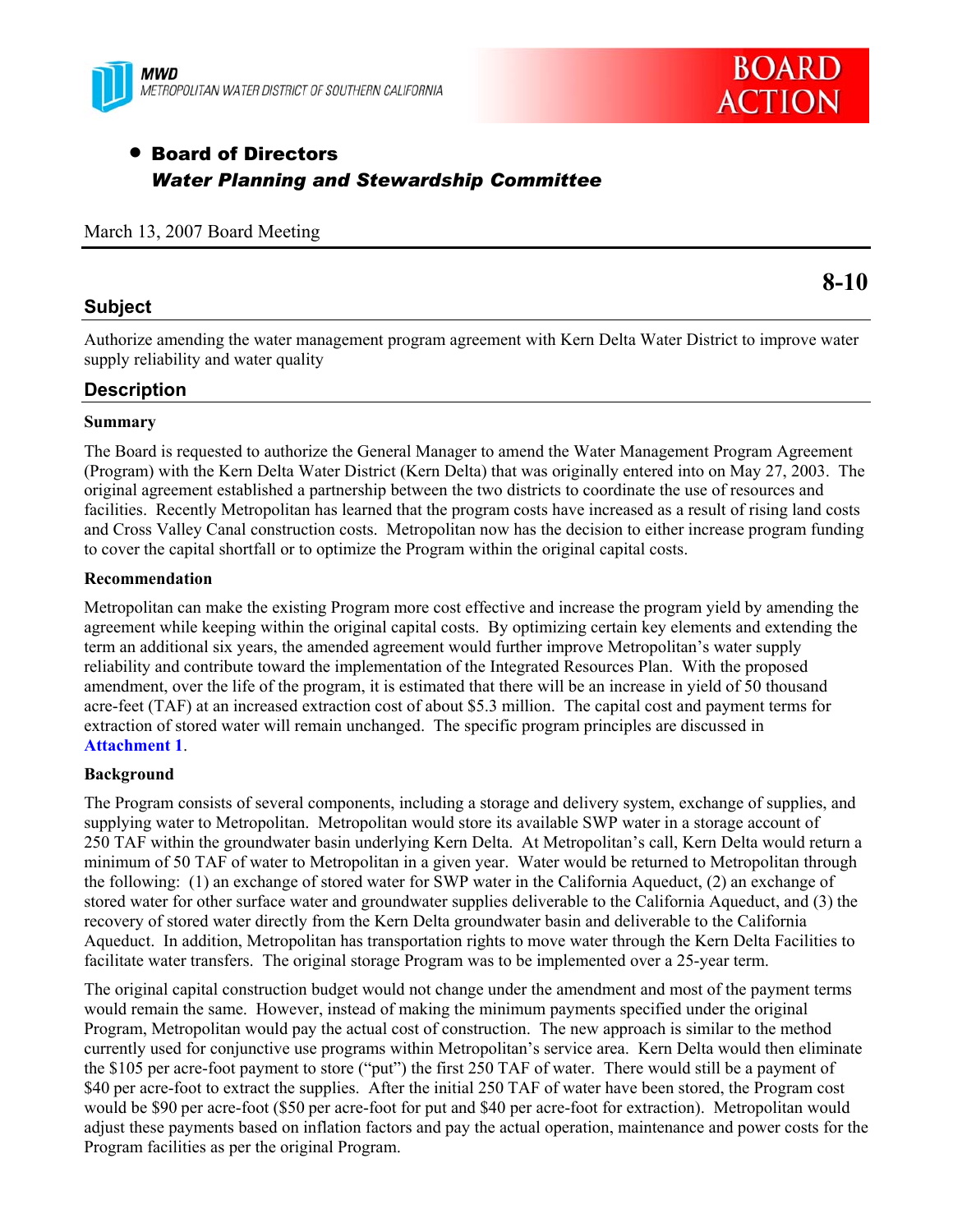Metropolitan and Kern Delta have jointly developed a strategy to manage the projected cost increases while improving the overall yield of the Program. By reducing the most expensive program elements and extending the program term an additional six years, Metropolitan can maintain reliability and improve the expected dry-year yield from the Program. Kern Delta can manage its costs by reducing the spreading facilities from 50 TAF per year down to 30 TAF per year and changing the first priority rights on the Cross Valley Canal from 200 cfs to 100 cfs. To minimize the impacts of these reductions, Kern Delta and Metropolitan have agreed to operate the Program to complete the initial fill of 250 TAF within the next ten years. Although a reduction of the put and Cross Valley Canal capacities will impact the ability to store water, the extension of the program term an additional six years provides for increased program operation. Metropolitan also has priority access to additional capacity when available. The net result of the amendment will be an improvement to the Program's operational dry-year yield.

### **Policy**

By Minute Item 44394, dated March 13, 2001, the Board authorized entering into Principles of Agreement with the Kern Delta Water District and to proceed with environmental studies and final negotiations on a dry-year supply program.

By Minute Item 45082, dated November 19, 2002, the Board authorized the General Manager to enter into a Program Agreement with Kern Delta.

Metropolitan Water District Administrative Code Section 4203: Metropolitan will vigorously pursue the development of water transfers to meet its public water supply objectives in the future.

### **California Environmental Quality Act (CEQA)**

CEQA determination for Option #1:

Pursuant to the provisions of CEQA and the State CEQA Guidelines, Kern Delta Water District (Kern Delta), acting as Lead Agency, prepared and processed a Final Environmental Impact Report (Final EIR) for the proposed project. The Final EIR was certified and the project was approved by the Lead Agency on November 12, 2002. The Lead Agency also approved the Findings of Fact, the Statement of Overriding Considerations (SOC) and the Mitigation Monitoring and Reporting Program (MMRP). On November 19, 2002, Metropolitan, acting as a Responsible Agency under CEQA, certified that it has reviewed and considered the information in the certified Final EIR and adopted the Lead Agency's findings, SOC and MMRP. The current board action is based solely on amending the Water Management Program Agreement with Kern Delta in order to manage projected cost increases while improving yield in accordance with the provisions of the Final EIR. Hence, the previous environmental documentation acted on by the Board in conjunction with the proposed action fully complies with CEQA and the State CEQA Guidelines. Accordingly, no further CEQA documentation is necessary for the Board to act on the proposed action.

The CEQA determination is: Determine that the proposed action has been previously addressed in the certified 2002 Final EIR along with the adopted findings, SOC and MMRP and that no further environmental analysis or documentation is required.

CEQA determination for Option #2:

None required

### **Board Options**

### **Option #1**

Adopt the CEQA determination and authorize the General Manager to amend the Program agreement with Kern Delta based on the contractual principles of this letter, all in a form approved by the General Counsel. **Fiscal Impact:** Increased expenditures are estimated at \$5.3 million plus inflation adjustments attributable to the increased production during the six-year extension.

**Business Analysis:** Approval will improve dry-year reliability, cost-effectiveness, and contribute toward the implementation of the Integrated Resources Plan.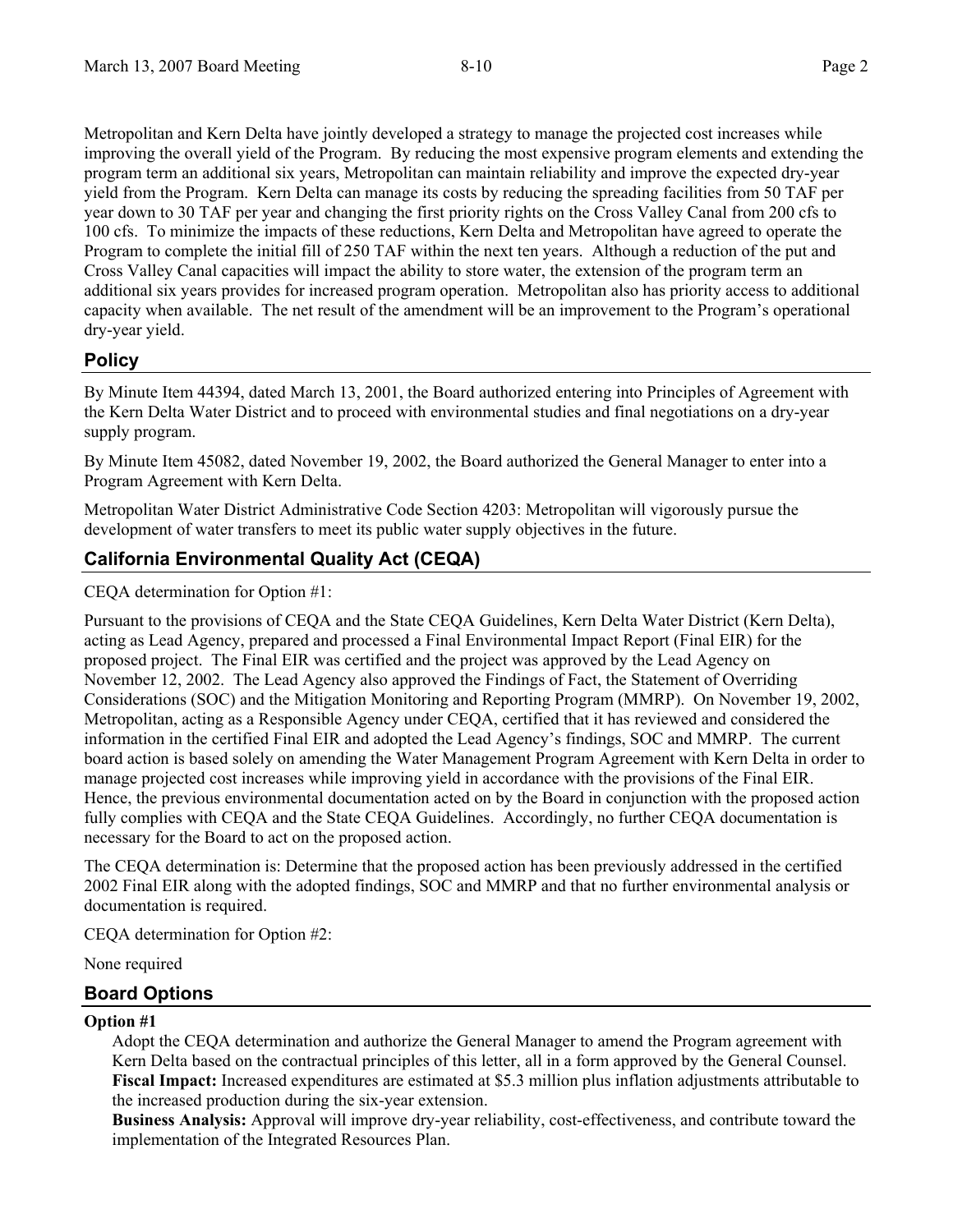#### **Option #2**

Do not amend the agreement with Kern Delta Water District.

**Fiscal Impact:** No increased costs

**Business Analysis:** Not amending the agreement would result in a lost opportunity to optimize the Kern Delta Program and extend the term an additional six years.

### **Staff Recommendation**

Option #1

2/26/2007 *Date* 

*Stephen N. Arakawa Manager, Water Resource Management* 

2/26/2007 *Jeffrey Kightlinger General Manager Date* 

**Attachment 1 – Metropolitan/Kern Delta Water Management Program Proposed Principles**  BLA #5207